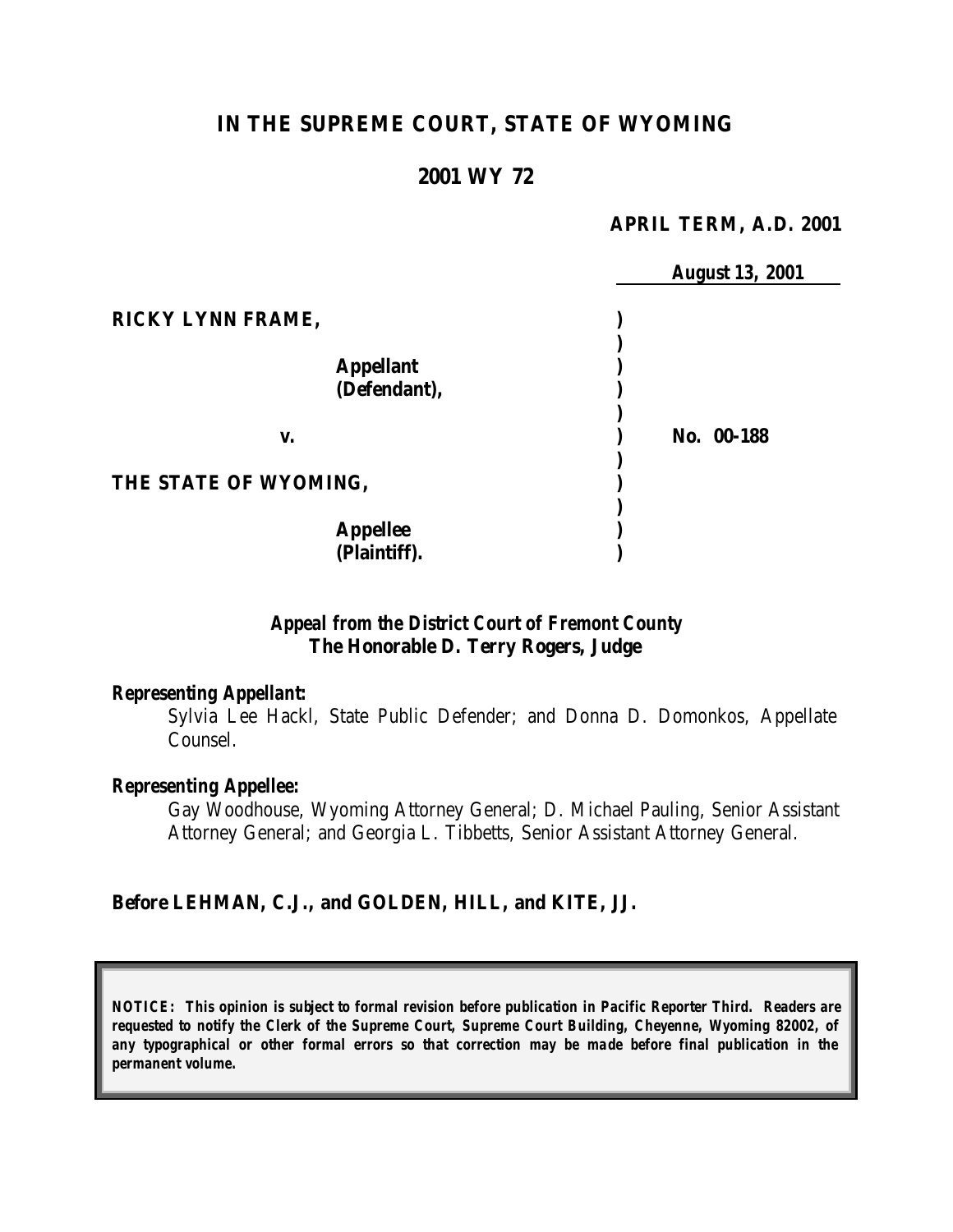## **HILL, Justice.**

[¶1] Appellant, Ricky Lynn Frame, seeks review of the judgment and sentence entered against him upon his plea of guilty to the crime of larceny as defined by Wyo. Stat. Ann. § 6-3-402(a) and (c)(i) (LexisNexis 2001). Frame's sole contention is that the district court abused its discretion in denying his motion to withdraw his guilty plea, which was filed before sentencing.

[¶2] We will affirm.

[¶3] The parties articulate the single issue to be resolved in virtually identical terms. The clearest statement of the issue is: Did the district court abuse its discretion in denying Frame's presentence motion to withdraw his guilty plea?

# **FACTS**

[¶4] On July 24, 1999, Frame was caught by police while in the act of stealing money from vending machines at the K-Mart Store in Riverton, Wyoming. He was arrested at the site of the crime. The vehicle he was in was searched at the time of his arrest. That vehicle was then impounded and was more thoroughly searched at a later time pursuant to a search warrant. In the searches, the police recovered over \$700 in coins and dollar bills, as well as keys that unlocked the vending machines. Eyewitnesses averred that an accomplice was helping Frame, but that accomplice fled the scene, and, so far as this record shows, the accomplice has never been caught. On July 26, 1999, Frame was charged with one count of larceny and one count of conspiracy to commit larceny. A trial was scheduled for November 2, 1999. On September 17, 1999, Frame's attorneys<sup>1</sup> filed a motion in limine, supported by a brief, as well as a motion to dismiss (or in the alternative to suppress evidence) which was also supported by a brief. The purpose of both motions was to seek rulings from the district court to suppress evidence obtained in unconstitutional searches, to prevent witnesses from testifying as to the amounts of money which were typically found in the vending machines, and to prevent the admission of evidence relating to other crimes, wrongs, or acts under W.R.E. 404(b). On September 30, 1999, Frame's attorneys filed a detailed witness and exhibit list as required by the trial scheduling order. On October 1, 1999, Frame's attorney filed proposed jury instructions in preparation for the November 2, 1999, trial date. Before the date set for trial and before any of the pretrial motions were heard, Frame appeared before the district court on October 5, 1999, to change his plea from not guilty to guilty in accordance with a plea bargain. Frame

<sup>1</sup> Initially, two attorneys represented Frame, but his assertions of ineffective assistance are only directed at one of those attorneys.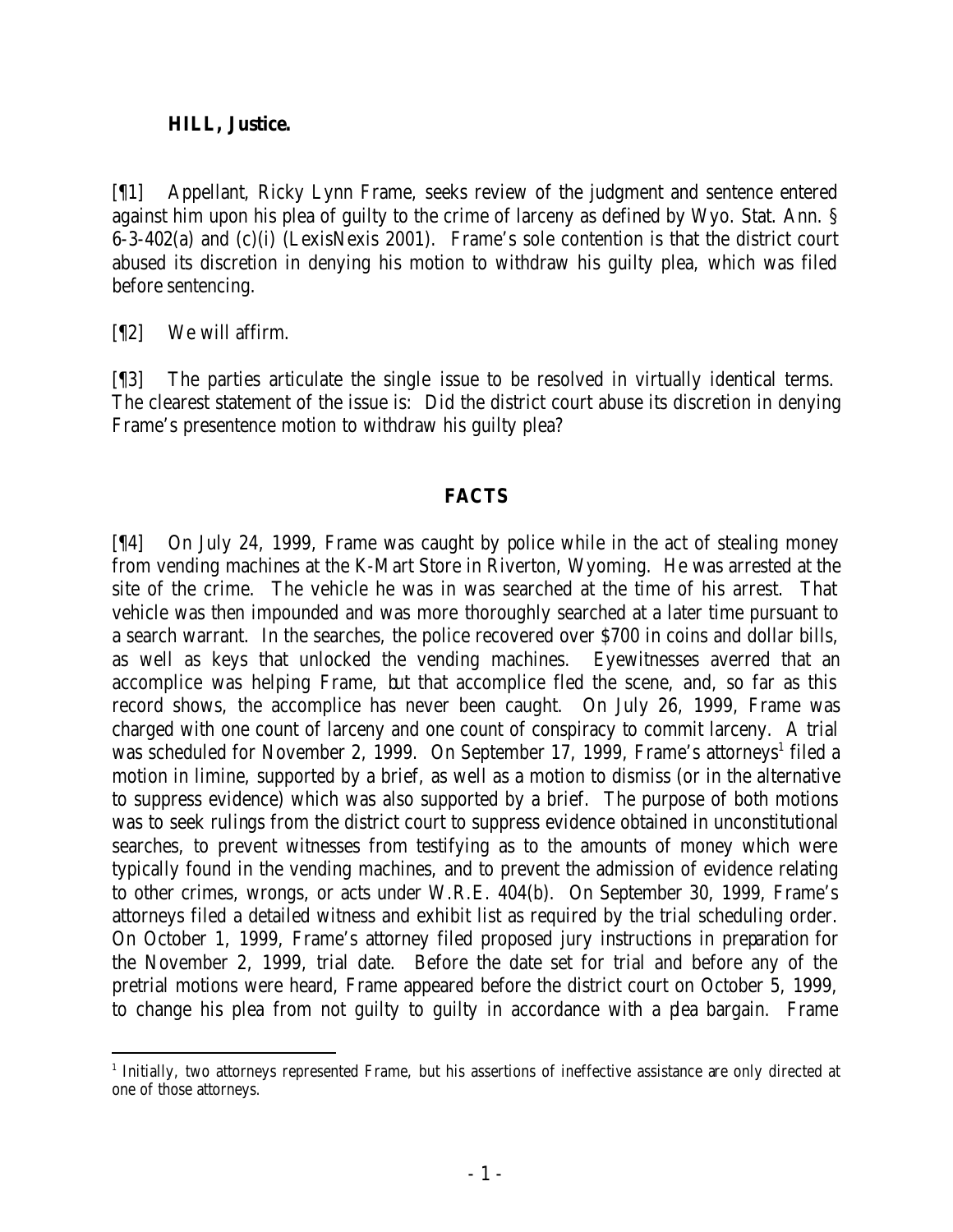agreed that the terms of the plea bargain were: In exchange for a plea of guilty to larceny, the conspiracy count would be dismissed, the State's recommendation for sentencing was to be for a term not to exceed four to six years, and the district court was not bound by the terms of the agreement. It is also clear from the record that Frame, not his attorneys, made the decision to plead guilty, and that the decision to plead guilty was made voluntarily and intelligently with due regard to the alternative courses of action available to him. One other feature of the bargain was that the prosecution gave a summary of the factual basis for the plea and, thus, Frame made no statements incriminating himself or, consequently, his accomplice. At the conclusion of the presentation of the factual basis, Frame simply agreed that it was correct. The district court accepted the guilty plea and ordered a presentence investigation. The presentence investigation was filed in the district court on January 7, 2000, and it contained a recommendation: ". . . due to lack of cooperation that the Defendant be sentenced to a lengthy term at the Wyoming State Penitentiary." Frame had initially refused to cooperate in completing the questionnaire portion of the presentence investigation, but on January 20, 2000, he finally did submit a completed questionnaire.

[¶5] Meantime, on January 11, 2000, Frame filed a pro se motion to dismiss his attorneys, as well as one to withdraw his guilty plea. On January 18, 2000, Frame's attorney filed a motion to withdraw as counsel. By order entered on January 26, 2000, the district court granted the attorney's motion to withdraw and appointed a very experienced public defender to assume responsibility for the case. The initial hearing on Frame's motion to withdraw his plea was held on January 31, 2000, but that time was used only to reschedule the hearing to March 6, 2000, as requested by Frame. Substitute counsel stated that was plenty of time to prepare. At that hearing, Frame based his motion to withdraw his guilty plea on problems that he had with his attorney, which are well summarized in this quotation from the hearing transcript:

> He refused to talk with me. He refused to come down and discuss my case, to prepare for motions. I had to constantly call him and argue with him to get him to even file a motion. Like the two motions he did file for me, everytime – what few times he would come down to the jail to talk with me was very brief, and then the subject only concerned a plea bargain. He never wanted to discuss going to trial.

He never – he gave me the impression that he was not going to represent me at a trial. In fact, basically refused to take me to trial.

[¶6] Frame also asserted that his attorney led him to believe that he would be sentenced to probation. However, Frame was also forced to admit on cross examination that he had not called any of his concerns about his attorney's performance to the attention of the district court at the time he entered his guilty plea, even though he was fully aware of all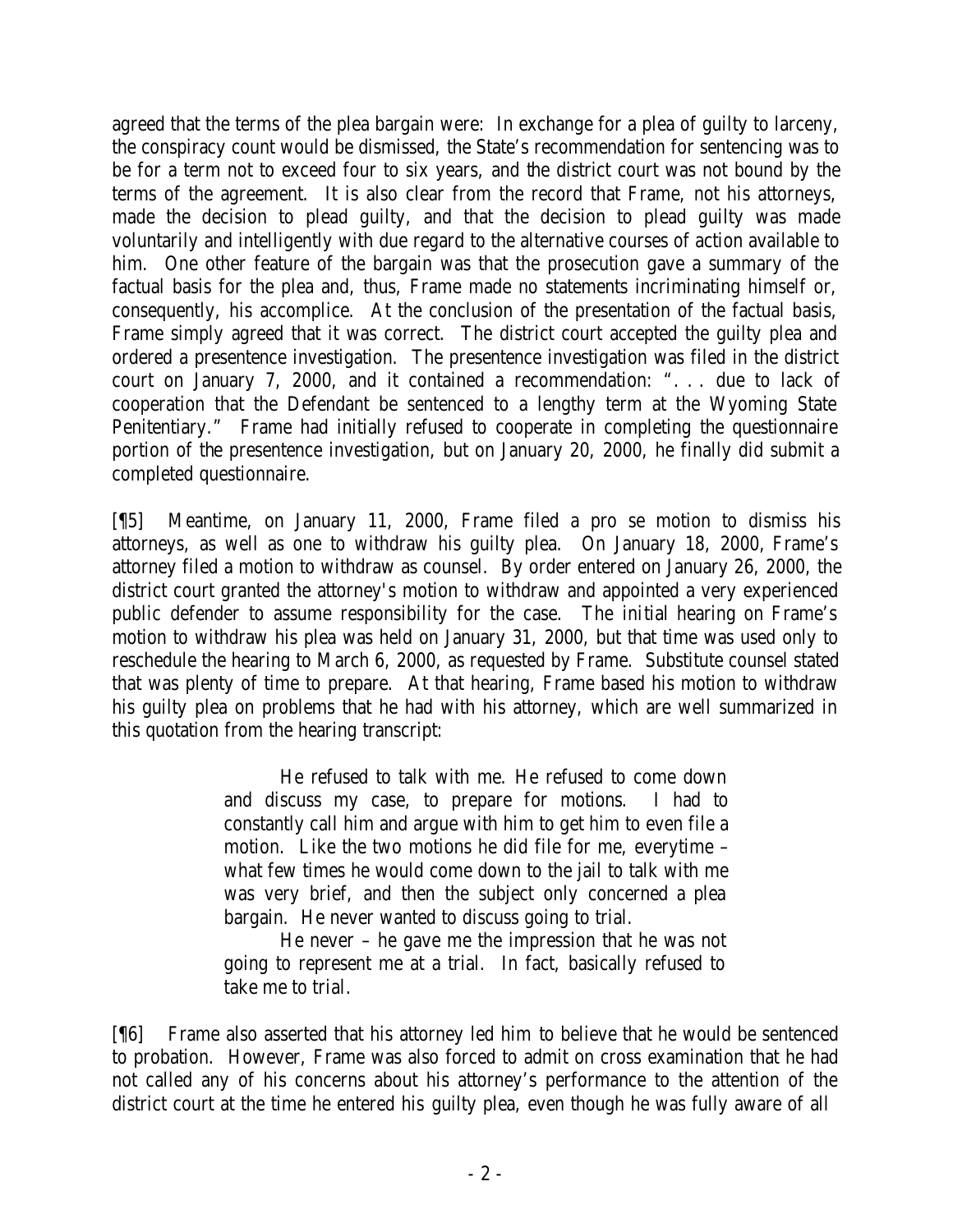the alleged concerns he had about his attorney at that time.<sup>2</sup> The motion to withdraw the plea of guilty was denied by order entered on March 16, 2000. A sentencing hearing was held on May 10, 2000, and sentence was entered on June 5, 2000, imposing upon Frame a prison term of three to six years in the Wyoming State Penitentiary with credit for time served in the amount of 138 days.

### **DISCUSSION**

[¶7] A motion to withdraw a guilty plea, such as that filed here, is governed by W.R.Cr.P. 32(d) which provides that if a motion for withdrawal of a guilty plea is made before sentence is imposed, the court may permit withdrawal upon a showing by the defendant of any fair and just reason. A defendant has no absolute right to withdraw a plea of guilty before sentence is imposed, and where the strictures of W.R.Cr.P. 11 have been met, and the defendant intelligently, knowingly, and voluntarily entered into his plea of guilty, the district court's decision to deny such a motion is within its sound discretion. *Burdine v. State*, 974 P.2d 927, 929-30 (Wyo. 1999); 3 Charles Alan Wright, Federal Practice and Procedure: Criminal 2d § 538 (1982 and Supp. 2001). Seven factors have been suggested as pertinent to the exercise of the court's discretion: (1) Whether the defendant has asserted his innocence; (2) whether the government would suffer prejudice; (3) whether the defendant has delayed in filing his motion; (4) whether withdrawal would substantially inconvenience the court; (5) whether close assistance of counsel was present; (6) whether the original plea was knowing and voluntary; and (7) whether the withdrawal would waste judicial resources. 3 Wright, Federal Practice and Procedure: Criminal 2d § 538 (Supp. 2001); *United States v. Black*, 201 F.3d 1296, 1299-1300 (10<sup>th</sup> Cir. 2000).

[¶8] Frame does not contend that the district court failed to comply with W.R.Cr.P. 11. In the trial court, he did contend that he was forced to plead guilty by his attorney, and that argument has been restructured here as an effective assistance of counsel issue. Ineffective assistance of counsel may constitute a fair and just reason to grant a motion to withdraw a guilty plea. *Brock v. State*, 981 P.2d 465, 469-70 (Wyo. 1999); *Dichard v. State*, 844 P.2d 484, 487 (Wyo. 1992). At the hearing on the motion, Frame's substitute counsel characterized the issue as one which involved incompetence in the relationship between attorney and client – *i.e.,* a lack of zealous representation of Frame and an unwillingness to attempt to prove that Frame was not guilty – rather than that counsel was inept or unskilled. In *Mehring v. State*, 860 P.2d 1101, 1111 (Wyo. 1993), we suggested that coercion from defense counsel, such as threatening to withdraw if defendant does not

<sup>2</sup> Frame's attorney was not subpoenaed or otherwise made available on the date of the hearing, and the district court opted not to continue the hearing to avail itself of the attorney's response to Frame's assertions. Although testimony from that attorney would have gone a long way in defusing this issue, we agree that it is not essential to disposition of the issue under the circumstances presented here.